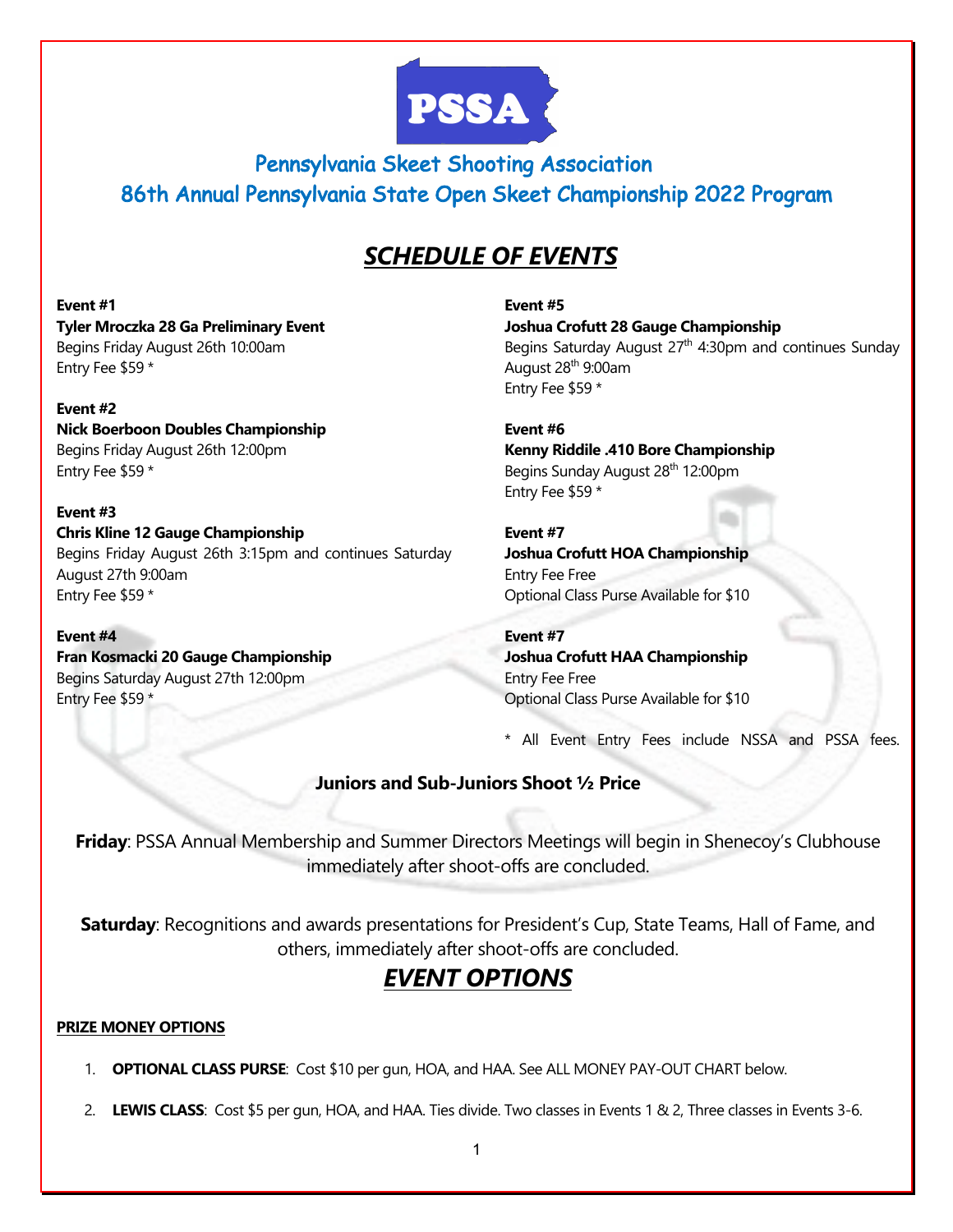- 3. **CHAMP OF CHAMPS**: Cost \$10. Last 25 score of 4 Guns. Ties divide.
- 4. **OKLAHOMA 50's**: (50's by Class) Cost \$15 per gun. Ties divide.
- 5. **THREE PERSON BLIND**: Cost \$10. The computer will pair you with two other shooters to create Three Person Teams with .410 Bore averages as equal as possible. All entry fees returned to the Team with the highest combined score in Event #6-.410 Bore. Ties divide, no shoot-offs.
- 6. **Ted Capers HOA HANDICAP OPTION**: Cost \$10. Handicap added to actual scores, maximum score is 400 and 100 per gun. Must have an established 12 Gauge Class. See ALL MONEY PAY-OUT CHART below.

Four Gun Total Handicaps based on 12 Gauge Class: AAA receive 5 Targets AA " 10 Targets A " 14 Targets B " 19 Targets C " 24 Targets D  $\frac{1}{2}$  30 Targets E " 40 Targets Ties will be shot off based on 12 Gauge Class: AAA, AA, AA, A Shoot .410 Bore B Shoot 28 Gauge C Shoot 20 Gauge D, E Shoot 12 Gauge **ALL MONEY PAY-OUT CHART:** 1 to 6 entries 100% 7 to 15 entries 60/40% 16 to 25 entries 50/30/20% 26 and Over 40/30/20/10%

### **This year we are projecting over \$20,000 in added money split between classes** *PSSA SPECIAL EVENTS*

- 1. **Shoot Friday Free:** Must shoot the Preliminary, Doubles, and all Four Guns. One name will be drawn from the HAA registrants and this lucky shooter will have their Preliminary and Doubles entry fees paid by PSSA.
- *2.* **Rookie of the Year**: Any Pennsylvania resident and NSSA member shooter who prior to the current year **has never shot** NSSA registered targets is considered a Rookie for this State Championship. This will be determined based off NSSA requirements for Rookie(s). *No Rookie of the Year for 2022. Get someone new involved in our great sport!!*
- 3. **Alyssa Gormish HOA Lady**: Must shoot all four main guns to be eligible.
- 4. **Handicap 5 Man Team Championship**: Every 12 Gauge shooter will be entered (**free**) into the 5 Man Team Handicap Event. Short squads will be merged to ensure that all shooters are eligible to compete for the prize. Total handicap shared by team. No handicap during shoot offs. Highest score will be 500x500. Ties will shoot off – belt buckles to winners.

**Handicap will be as follows:** AAA Class 0 targets; AA Class 2 targets; A Class 3 targets; B Class 5 targets; C Class 7 targets; D Class 8 targets; E Class 10 targets.

5. **B-C-D-E CHALLENGE**: Cost \$10. Entry limited to only 12 Gauge Class B, C, D, or E. Must have established 12 Gauge class to enter. Handicap added to actual score, for a maximum score of 100.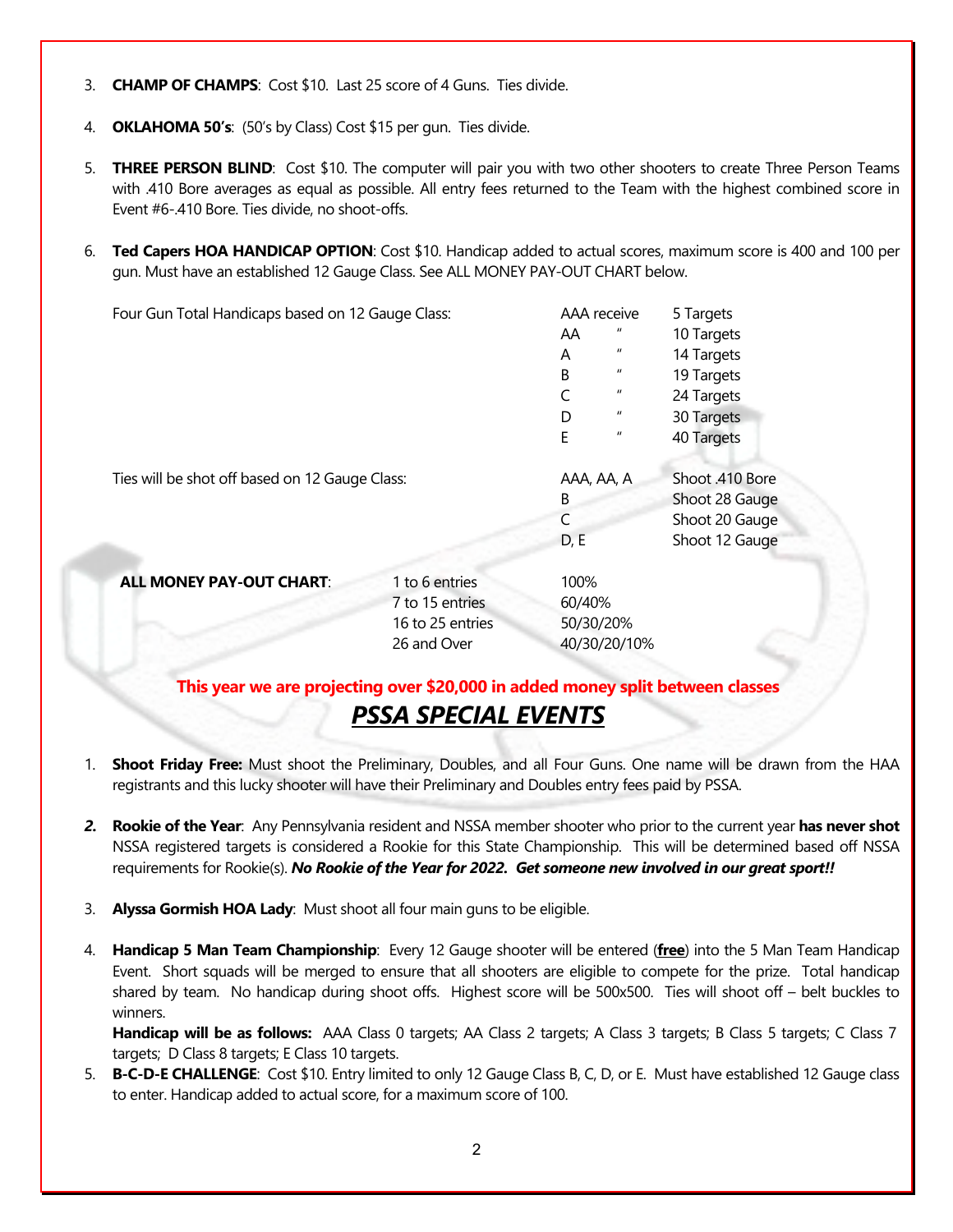Handicap targets determined by Class, determined by 12 Gauge Class:

| Class B receive                      | 3 targets  |
|--------------------------------------|------------|
| $\mathbf{u}$<br>Class C              | 6 targets  |
| $\boldsymbol{\mathsf{u}}$<br>Class D | 8 targets  |
| $\mathbf{u}$<br>Class E              | 10 targets |

Ties will be shot-off Ties shot-off on Saturday evening with 12 Gauge and handicap targets determined by:

| Class B receive              | 0 targets |
|------------------------------|-----------|
| Class C                      | 1 targets |
| $\mathbf{u}$<br>Class D      | 2 targets |
| $^{\prime\prime}$<br>Class E | 3 targets |

• Champion receives Money as prize which will be determined on amount of entries.

### *PRIZE MEDALS OPTIONS*

**(Pennsylvania Residents Only)**

- 1. **AGE CONCURRENTS**: FREE to all shooters, concurrent which covers Preliminary, Doubles, Four Guns, and HOA , no HAA. Medals only, no cash prizes, First and Second Place in Prelim, 1<sup>st</sup>-3<sup>rd</sup> in all other events.
- 2. **TWO MAN, HUSBAND/WIFE, and PARENT/CHILD TEAM CONCURRENTS:** Cost \$10 per person, per Team, per concurrent which covers Four Main Gun Events and HOA, no Preliminary, Doubles, or HAA. Open to PA residents only, Medals only, no cash prizes. Must be Teams as defined by NSSA Rules. First, Second, and Third Places awarded in 12 Gauge Event, First and Second Place only in all other Events. Class based on Team Averages:

| 12 Gauge   | Class 1-97.00 & Over<br>Class 2-94.00 to 96.99<br>Class 3-93.99 & Under | 20 Gauge  | Class 1-96.00 & Over<br>Class 2- 95.99 & Under |
|------------|-------------------------------------------------------------------------|-----------|------------------------------------------------|
| 28 Gauge   | Class 1-95.00 & Over<br>Class 2- 94.99 & Under                          | .410 Bore | Class 1-91.00 & Over<br>Class 2- 90.99 & Under |
| <b>HOA</b> | Class 1-95.00 & Over<br>Class 2-94.99 & Under                           |           |                                                |

**Winners must pick up Medals after event.**

Shoot Manager: Tami Daniel-Means Chief Referee: Bob Wilkin Jr. Protest Committee: Fran Kosmacki, Nick Boerboon, Gary Nace

# *GENERAL INFORMATION*

**Shoot Management** reserves the right to refuse any entry or cause the withdrawal of any contestant who annoys, endangers or interferes in any way with the harmony of the shoot, and reserves the right to alter or cancel any part of the program if conditions warrant.

**All entrants** must be current members of NSSA. Membership forms will be available. This shoot will be shot under current NSSA rules. Ties for Champion, Runner-up, Third, Class First-Third, and Concurrent Champion, Runner-up, and Third will be shot off. All other winners will be determined by order of finish in the main events or by long run. Shooter must furnish the shoot-off shells. Shoot-offs will be by doubles at stations 3, 4, and 5, miss and out by station for all events. Shoot offs will be conducted at the end